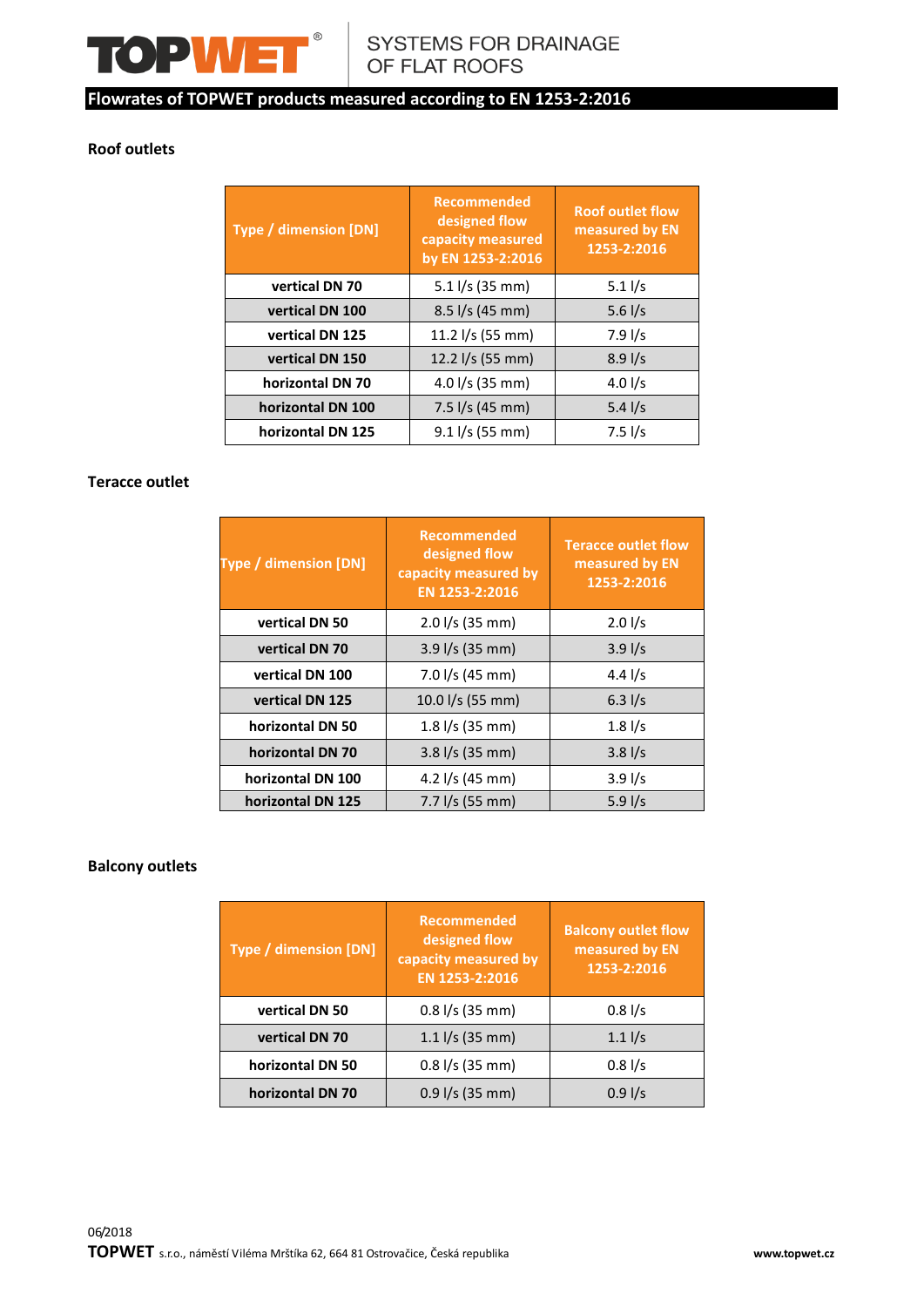

## **Refubrishment and single-wall outlets**

| <b>Type / dimension [DN]</b> | <b>Recommended designed</b><br>flow capacity measured<br>by EN 1253-2:2016 | <b>Roof outlet flow</b><br>measured by EN<br>1253-2:2016 |  |  |
|------------------------------|----------------------------------------------------------------------------|----------------------------------------------------------|--|--|
| <b>DN 50</b>                 | 5.2 l/s (35 mm)                                                            | 5.2 $1/s$                                                |  |  |
| <b>DN 70</b>                 | 4.5 $1/s$ (35 mm)                                                          | 4.5 $1/s$                                                |  |  |
| <b>DN 90</b>                 | 6.5 $1/s$ (45 mm)                                                          | 5.4 $1/s$                                                |  |  |
| <b>DN 100</b>                | $7.3$ I/s (45 mm)                                                          | 5.5 $1/s$                                                |  |  |
| <b>DN 125</b>                | 10.3 l/s (55 mm)                                                           | $8.1$ I/s                                                |  |  |
| <b>DN 150</b>                | 12.4 l/s (55 mm)                                                           | 9.01/s                                                   |  |  |

### **Gutter spouts**

| Type / dimension [DN] | <b>Recommended designed</b><br>flow capacity measured<br>by EN 1253-2:2016 | <b>Gutter spout flow</b><br>measured by EN 1253-<br>2:2016 |  |  |  |  |
|-----------------------|----------------------------------------------------------------------------|------------------------------------------------------------|--|--|--|--|
| <b>DN 50</b>          | $0.9$ I/s (50 mm)                                                          | $0.5$ I/s                                                  |  |  |  |  |
| <b>DN 70</b>          | 1.9 l/s (75 mm)                                                            | 0.61/s                                                     |  |  |  |  |
| <b>DN 100</b>         | 5.5 l/s (110 mm)                                                           | 0.91/s                                                     |  |  |  |  |
| <b>DN 125</b>         | 7.6 l/s (125 mm)                                                           | $1.1$ $I/s$                                                |  |  |  |  |
| <b>DN 150</b>         | 9.0 l/s (160 mm)                                                           | $1.6$ I/s                                                  |  |  |  |  |
| 50X100                | 1.5 $I/s$ (50 mm)                                                          | 0.91/s                                                     |  |  |  |  |
| 50X150                | $2.2$ I/s (50 mm)                                                          | $1.3$ $I/s$                                                |  |  |  |  |
| 100X100               | 4.2 l/s (100 mm)                                                           | 0.91/s                                                     |  |  |  |  |
| 150X150               | 11.5 l/s (150 mm)                                                          | $1.3$ $1/s$                                                |  |  |  |  |
| 100X300               | 12.5 l/s (100 mm)                                                          | $2.6$ I/s                                                  |  |  |  |  |

### **Safety overflows**

| <b>Type / dimension [DN]</b> | <b>Maximal designed flow</b><br>capacity measured by<br>EN 1253-2:2016 for roof<br>with 2 and more outlets | <b>Safety overflow</b><br>measured by EN 1253-<br>2:2016 |  |  |
|------------------------------|------------------------------------------------------------------------------------------------------------|----------------------------------------------------------|--|--|
| <b>DN 50</b>                 | $0.9$ I/s (50 mm)                                                                                          | 0.51/s                                                   |  |  |
| <b>DN 70</b>                 | $1.9$ I/s (75 mm)                                                                                          | 0.61/s                                                   |  |  |
| <b>DN 100</b>                | 5.5 l/s (110 mm)                                                                                           | 0.91/s                                                   |  |  |
| <b>DN 125</b>                | 7.6 l/s (125 mm)                                                                                           | $1.1$ $\frac{1}{s}$                                      |  |  |
| 50X100                       | $1.5$ I/s (50 mm)                                                                                          | 0.91/s                                                   |  |  |
| 50X150                       | $2.2$ I/s (50 mm)                                                                                          | $1.3$ $I/s$                                              |  |  |
| 100X100                      | 4.2 l/s (100 mm)                                                                                           | 0.91/s                                                   |  |  |
| 150X150                      | 11.5 l/s (150 mm)                                                                                          | $1.3$ $I/s$                                              |  |  |
| 100X300                      | 12.5 l/s (100 mm)                                                                                          | 2.61/s                                                   |  |  |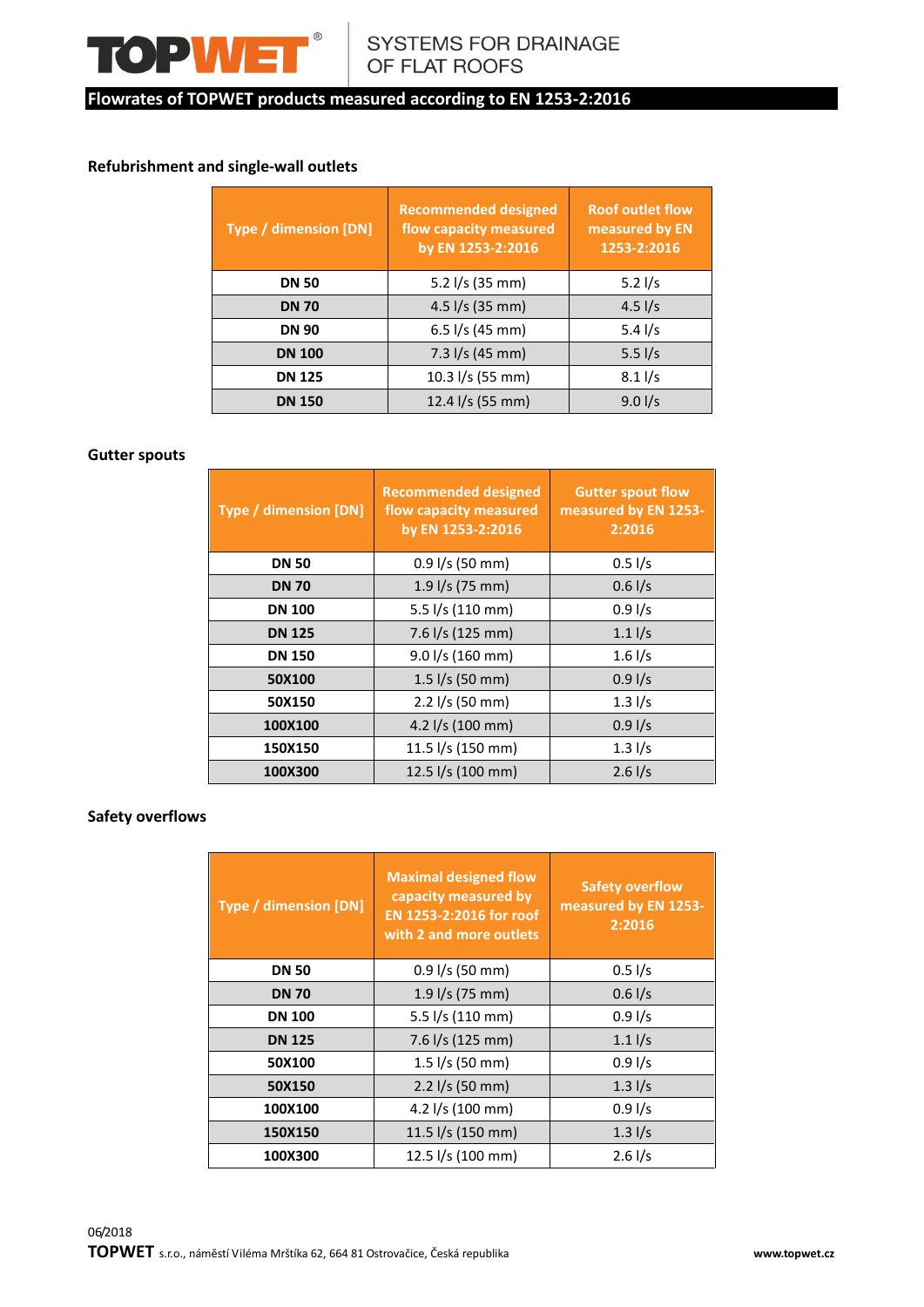

#### **Roof outlets TW**

|                    | Head of water (mm) |      |                      |      |       |       |       |  |  |  |  |  |  |
|--------------------|--------------------|------|----------------------|------|-------|-------|-------|--|--|--|--|--|--|
| Typ DN/OD          | 5                  | 15   | 25                   | 35   | 45    | 55    | 65    |  |  |  |  |  |  |
| vertical 70/75     | 0.40               | 1.90 | 3.30                 | 5.10 | 7,00  | 9.10  | 12.40 |  |  |  |  |  |  |
| vertical 100/110   | 0.50               | 1.70 | 8.50<br>3.40<br>5.60 |      | 11.40 | 15,00 |       |  |  |  |  |  |  |
| vertical 125/125   | 0.50               | 1.70 | 3.30                 | 5.40 | 7.90  | 11.20 | 14.80 |  |  |  |  |  |  |
| vertical 150/160   | 0.50               | 1.60 | 3.50                 | 6,00 | 8.90  | 12.20 | 16.20 |  |  |  |  |  |  |
| horizontal 70/75   | 0.50               | 2.10 | 3.50                 | 4,00 | 4.30  | 4.40  | 4.60  |  |  |  |  |  |  |
| horizontal 100/110 | 0.50               | 1.60 | 3.20                 | 5.40 | 7.50  | 9,00  | 9.50  |  |  |  |  |  |  |
| horizontal 125/125 | 0.50               | 1.60 | 3.20                 | 5.50 | 7.50  | 9.10  | 9.60  |  |  |  |  |  |  |

#### **Teracce outlets TWT**

|                        |      |      | Head of water (mm) |      |      |       |       |
|------------------------|------|------|--------------------|------|------|-------|-------|
| Typ DN/OD              | 5    | 15   | 25                 | 35   | 45   | 55    | 65    |
| vertical 50/50         | 0.50 | 0.90 | 1.40               | 2,00 | 3.80 | 6.10  | 8.60  |
| vertical 70/75<br>0.50 |      | 1.20 | 2.10               | 3.90 | 6,00 | 8.20  | 11.30 |
| vertical 100/110       | 0.50 | 0.80 | 2.20               | 4.40 | 7,00 | 10.20 | 13.80 |
| vertical 125/125       | 0.50 | 0.80 | 2.30               | 4,00 | 6.30 | 10,00 | 13.70 |
| horizontal 50/50       | 0.35 | 0.80 | 1.20               | 1.80 | 3.20 | 3.90  | 4.25  |
| horizontal 70/75       | 0.35 | 1.20 | 3.10               | 3.80 | 4.15 | 4.25  | 4.30  |
| horizontal 100/110     | 0.35 | 1.40 | 3.20               | 3.90 | 4.20 | 4.35  | 4.50  |
| horizontal 125/125     | 0.40 | 1.50 | 3,00               | 4.40 | 5.90 | 7.70  | 8,00  |

#### **Balcony outlets TWB**

| Head of water (mm) |      |      |      |      |      |      |      |  |  |  |  |
|--------------------|------|------|------|------|------|------|------|--|--|--|--|
| Typ DN/OD          | 5    | 15   | 25   | 35   | 45   | 55   | 65   |  |  |  |  |
| vertical 50/50     | 0.10 | 0.30 | 0.50 | 0.80 | 1.20 | 1.70 | 2.30 |  |  |  |  |
| vertical 70/75     | 0.15 | 0.40 | 0.70 | 1.10 | 1.50 | 2,00 | 2.70 |  |  |  |  |
| horizontal 50/50   | 0.10 | 0.30 | 0.50 | 0.80 | 1,00 | 1.10 | 1.20 |  |  |  |  |
| horizontal 70/75   | 0.10 | 0.30 | 0.60 | 0.90 | 1.10 | 1.20 | 1.25 |  |  |  |  |

## **Refubrishment and single-wall outlets TWJ a TW SAN**

|                  | Head of water (mm)                           |      |                      |      |      |       |       |  |  |  |  |  |  |
|------------------|----------------------------------------------|------|----------------------|------|------|-------|-------|--|--|--|--|--|--|
| <b>Typ DN/OD</b> | 5                                            | 15   | 25                   | 35   | 45   | 55    | 65    |  |  |  |  |  |  |
| 50/50            | 7.80<br>1.80<br>5.20<br>7.30<br>0.50<br>3.30 |      |                      | 9.70 |      |       |       |  |  |  |  |  |  |
| 70/75            | 0.60                                         | 1.90 | 3.30                 | 4.50 | 4.60 | 8,00  | 10.20 |  |  |  |  |  |  |
| 90/90            | 0.60                                         | 1.80 | 5.40<br>3.50<br>6.50 |      | 7.50 | 11.60 |       |  |  |  |  |  |  |
| 104/104          | 0.60                                         | 1.80 | 3.50                 | 5.50 | 7,00 | 8.20  | 11.90 |  |  |  |  |  |  |
| 100/110          | 0.60                                         | 1.80 | 3.60                 | 5.50 | 7.30 | 9.60  | 12.30 |  |  |  |  |  |  |
| 125/125          | 0.60                                         | 1.80 | 3.60                 | 5.50 | 8.10 | 10.30 | 12.20 |  |  |  |  |  |  |
| 150/160          | 0.70                                         | 2.10 | 3.90                 | 5.40 | 9,00 | 12.40 | 13.80 |  |  |  |  |  |  |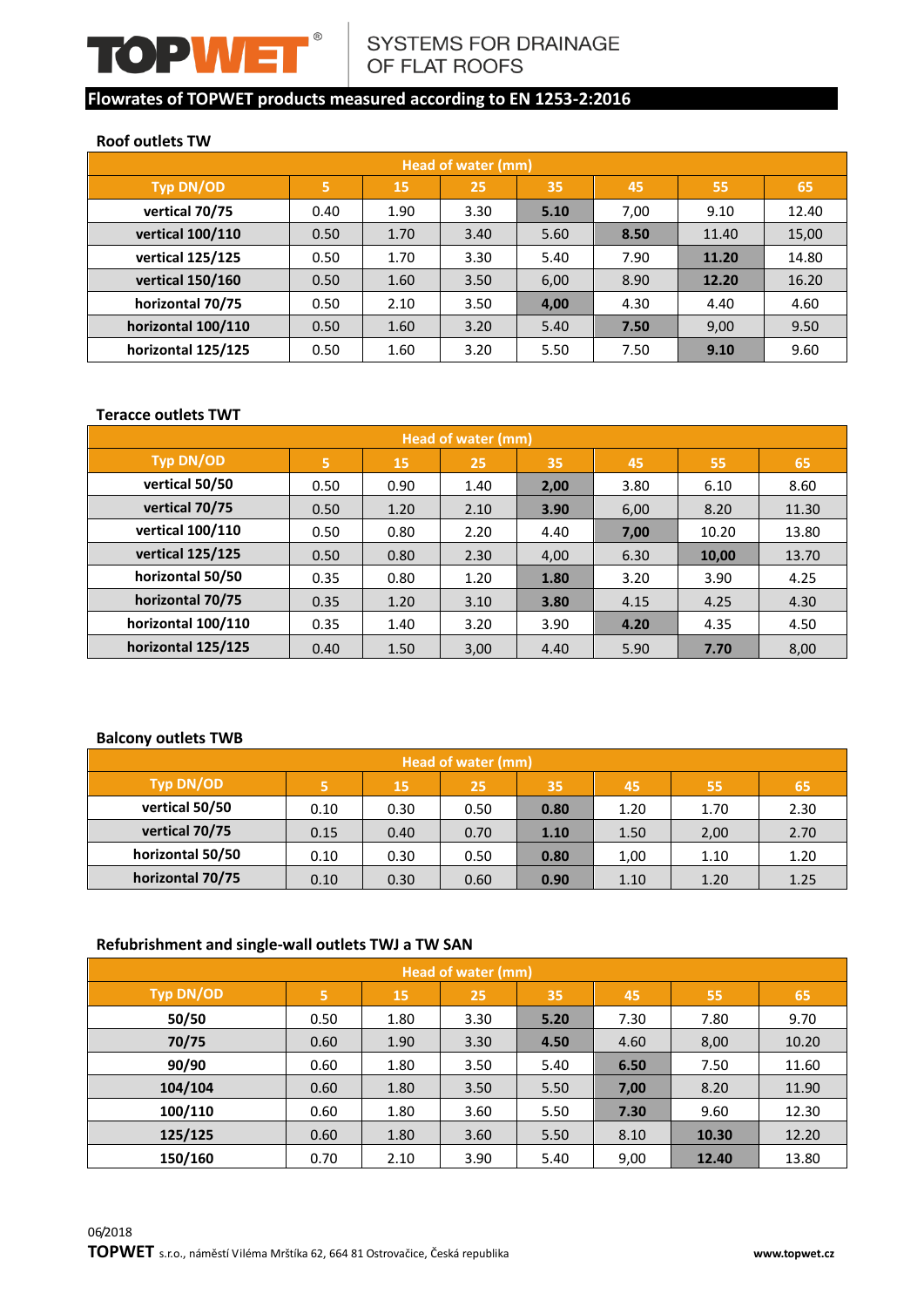

#### **Gutter spouts - round TWC**

| Head of water (mm) |      |      |      |      |      |      |                              |                          |                          |                          |      |                          |
|--------------------|------|------|------|------|------|------|------------------------------|--------------------------|--------------------------|--------------------------|------|--------------------------|
| <b>Typ DN/OD</b>   | ι5,  | '15  | 25   | 35   | 45   | 50   | 55                           | 60                       | 75                       | 110                      | 125  | 160                      |
| 50/50              | 0.08 | 0.14 | 0.30 | 0.50 | 0.80 | 0.90 | $\qquad \qquad \blacksquare$ | $\overline{\phantom{0}}$ | -                        | -                        | -    | $\overline{\phantom{0}}$ |
| 70/75              | 0.08 | 0.16 | 0.37 | 0.60 | 0.90 | 1,00 | 1.20                         | 1.41                     | 1.90                     |                          | ۰    | $\overline{a}$           |
| 100/110            | 0.09 | 0.20 | 0.50 | 0.90 | 1.25 | 1.50 | 1.70                         | 2,00                     | $\overline{\phantom{0}}$ | 5.50                     | ٠    | $\overline{\phantom{0}}$ |
| 125/125            | 0.10 | 0.22 | 0.40 | 0.70 | 1.10 | 1.30 | 1.50                         | 1.95                     |                          | $\overline{\phantom{a}}$ | 7.60 | $\overline{\phantom{a}}$ |
| 150/160            | 0.13 | 0.22 | 0.33 | 1,00 | 1.60 | 1.90 | 2.20                         | 2.50                     | -                        | $\overline{\phantom{0}}$ | ٠    | 9,00                     |

#### **Gutter spouts - squared TWC**

| Head of water (mm) |      |      |      |      |      |      |                          |                          |      |                          |      |      |                                                                                                                                                                                                                                                                                                                                                               |                          |                              |                          |
|--------------------|------|------|------|------|------|------|--------------------------|--------------------------|------|--------------------------|------|------|---------------------------------------------------------------------------------------------------------------------------------------------------------------------------------------------------------------------------------------------------------------------------------------------------------------------------------------------------------------|--------------------------|------------------------------|--------------------------|
| Typ DN/OD          |      | 15   | 25   | 35   | 45   | 50   | <b>GO</b>                | 70                       | 80   | 90                       | 100  | 110  | 120                                                                                                                                                                                                                                                                                                                                                           | 130                      | 140                          | 150                      |
| 50x100             | 0.05 | 0.24 | 0.52 | 0.86 | 1.26 | 1.50 | $\overline{\phantom{a}}$ | $\overline{\phantom{0}}$ | -    | $\overline{\phantom{a}}$ | -    | -    | $\overline{\phantom{0}}$                                                                                                                                                                                                                                                                                                                                      | $\overline{\phantom{a}}$ | $\overline{\phantom{0}}$     | $\overline{\phantom{a}}$ |
| 50x150             | 0.07 | 0.36 | 0.78 | 1.29 | 1.89 | 2.20 | $\overline{\phantom{0}}$ |                          |      | $\overline{\phantom{0}}$ | -    |      | $\hskip1.6pt\hskip1.6pt\hskip1.6pt\hskip1.6pt\hskip1.6pt\hskip1.6pt\hskip1.6pt\hskip1.6pt\hskip1.6pt\hskip1.6pt\hskip1.6pt\hskip1.6pt\hskip1.6pt\hskip1.6pt\hskip1.6pt\hskip1.6pt\hskip1.6pt\hskip1.6pt\hskip1.6pt\hskip1.6pt\hskip1.6pt\hskip1.6pt\hskip1.6pt\hskip1.6pt\hskip1.6pt\hskip1.6pt\hskip1.6pt\hskip1.6pt\hskip1.6pt\hskip1.6pt\hskip1.6pt\hskip$ | -                        | $\qquad \qquad \blacksquare$ | -                        |
| 100x100            | 0.05 | 0.24 | 0.52 | 0.86 | 1.26 | 1.50 | 1.94                     | 2.44                     | 2.98 | 3.56                     | 4.17 |      | $\overline{\phantom{0}}$                                                                                                                                                                                                                                                                                                                                      | -                        | -                            | $\overline{\phantom{a}}$ |
| 150x150            | 0.07 | 0.36 | 0.78 | 1.29 | 1.89 | 2.20 | 2.90                     | 3.66                     | 4.47 | 5.34                     | 6.25 | 7.21 | 8.22                                                                                                                                                                                                                                                                                                                                                          | 9.26                     | 10.35                        | 11.48                    |
| 100x300            | 0.14 | 0.73 | 1.56 | 2.59 | 3.77 | 4.42 | 5.81                     | 7.32                     | 8.94 | 10.67                    | 12.5 |      | $\overline{\phantom{0}}$                                                                                                                                                                                                                                                                                                                                      | $\overline{\phantom{0}}$ | $\overline{\phantom{a}}$     | $\overline{\phantom{0}}$ |